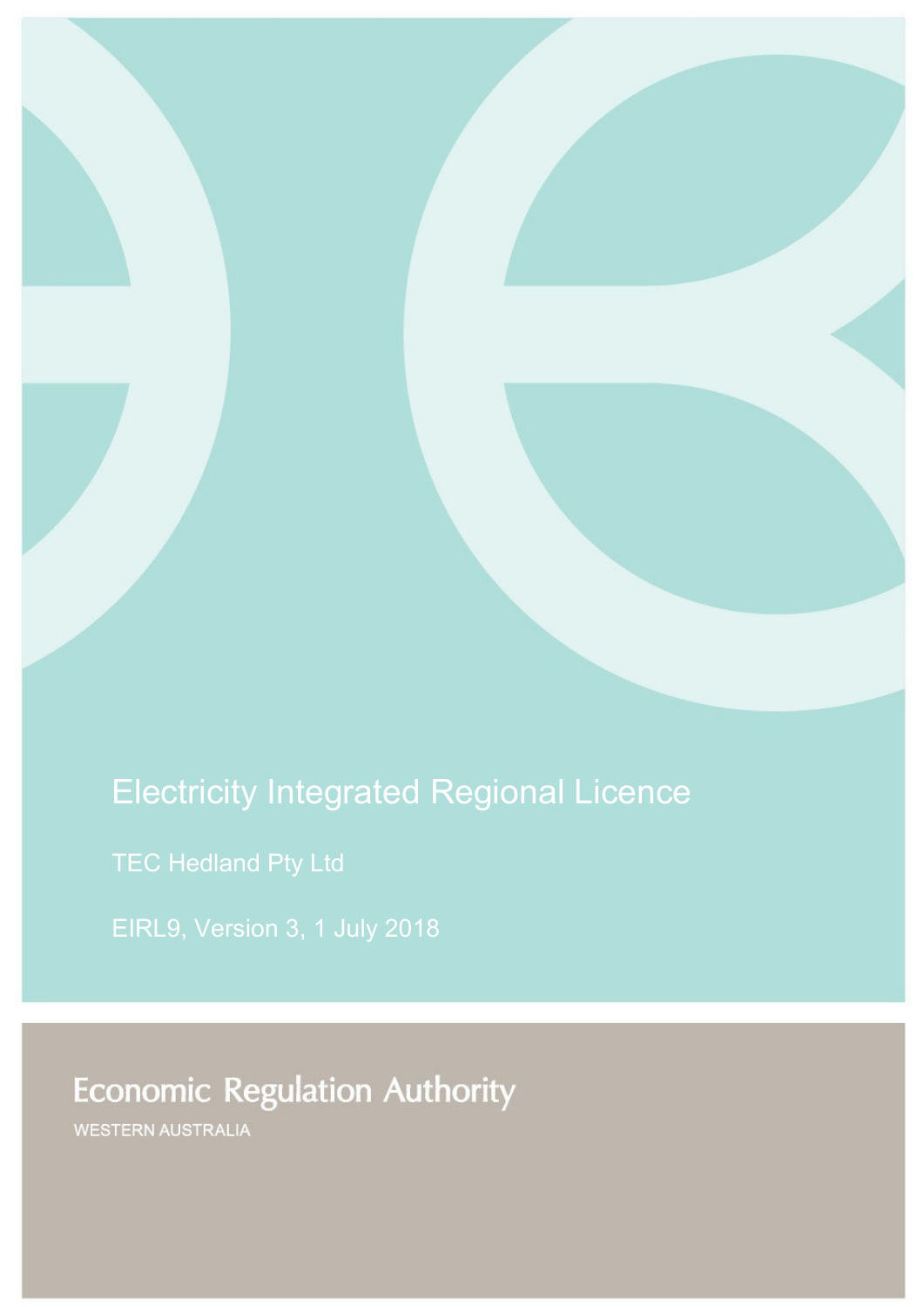### *ELECTRICITY INDUSTRY ACT 2004 (WA)*

| Licensee Name:            | <b>TEC Hedland Pty Ltd</b>                              |
|---------------------------|---------------------------------------------------------|
|                           | ACN 169 777 404                                         |
| Licence Area:             | The area set out in the plan referred to in clause 2.5. |
| Licence Number:           | EIRL <sub>9</sub>                                       |
| <b>Commencement Date:</b> | 15 October 2014                                         |
| <b>Version Number:</b>    | 3                                                       |
| <b>Version Date:</b>      | 1 July 2018                                             |
| <b>Expiry Date:</b>       | 14 October 2044                                         |

Signed by a delegate; member; or the Chair of the Economic Regulation Authority

1 July 2018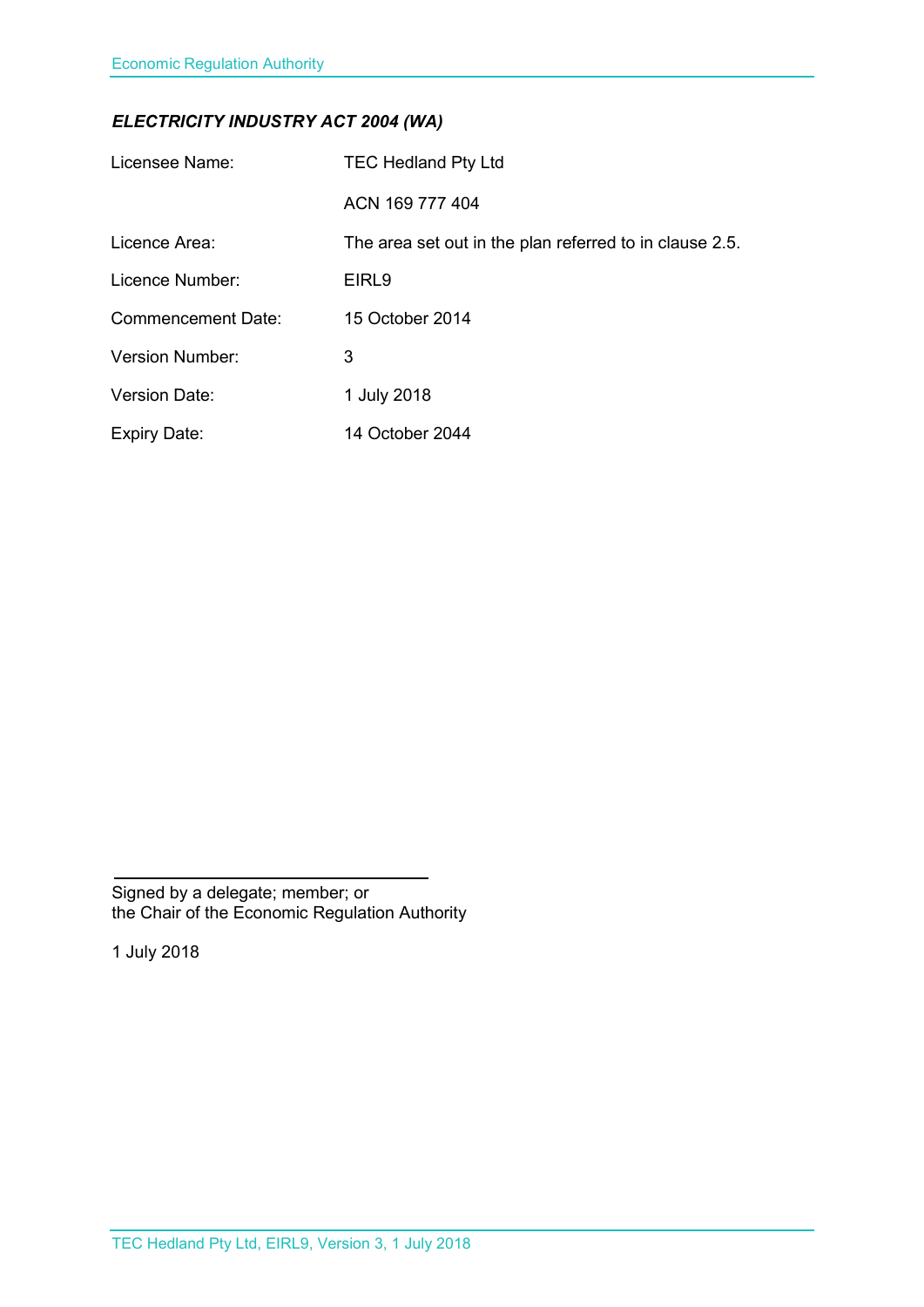## Index

| 1.                                                  |     |                                                           |  |
|-----------------------------------------------------|-----|-----------------------------------------------------------|--|
|                                                     | 1.1 |                                                           |  |
|                                                     | 1.2 |                                                           |  |
| 2.                                                  |     |                                                           |  |
|                                                     | 2.1 |                                                           |  |
|                                                     | 2.2 |                                                           |  |
|                                                     | 2.3 |                                                           |  |
|                                                     | 2.4 |                                                           |  |
|                                                     | 2.5 |                                                           |  |
| 3.                                                  |     |                                                           |  |
|                                                     | 3.1 |                                                           |  |
|                                                     | 3.2 |                                                           |  |
|                                                     | 3.3 |                                                           |  |
|                                                     | 3.4 |                                                           |  |
|                                                     | 3.5 |                                                           |  |
|                                                     | 3.6 |                                                           |  |
|                                                     | 3.7 |                                                           |  |
|                                                     | 3.8 |                                                           |  |
|                                                     | 3.9 |                                                           |  |
| $\mathbf{4}$ .                                      |     |                                                           |  |
|                                                     | 4.1 |                                                           |  |
|                                                     | 4.2 |                                                           |  |
|                                                     | 4.3 |                                                           |  |
|                                                     | 4.4 |                                                           |  |
|                                                     | 4.5 |                                                           |  |
| 5. AUDITS AND PERFORMANCE REPORTING OBLIGATIONS  12 |     |                                                           |  |
|                                                     | 5.1 |                                                           |  |
|                                                     | 5.2 |                                                           |  |
|                                                     | 5.3 |                                                           |  |
| 6.                                                  |     |                                                           |  |
|                                                     | 6.1 |                                                           |  |
|                                                     | 6.2 |                                                           |  |
|                                                     | 6.3 |                                                           |  |
|                                                     | 6.4 |                                                           |  |
|                                                     | 6.5 |                                                           |  |
|                                                     | 6.6 | Directions by the ERA to amend Standard Form Contract  15 |  |
|                                                     | 6.7 |                                                           |  |
|                                                     | 6.8 |                                                           |  |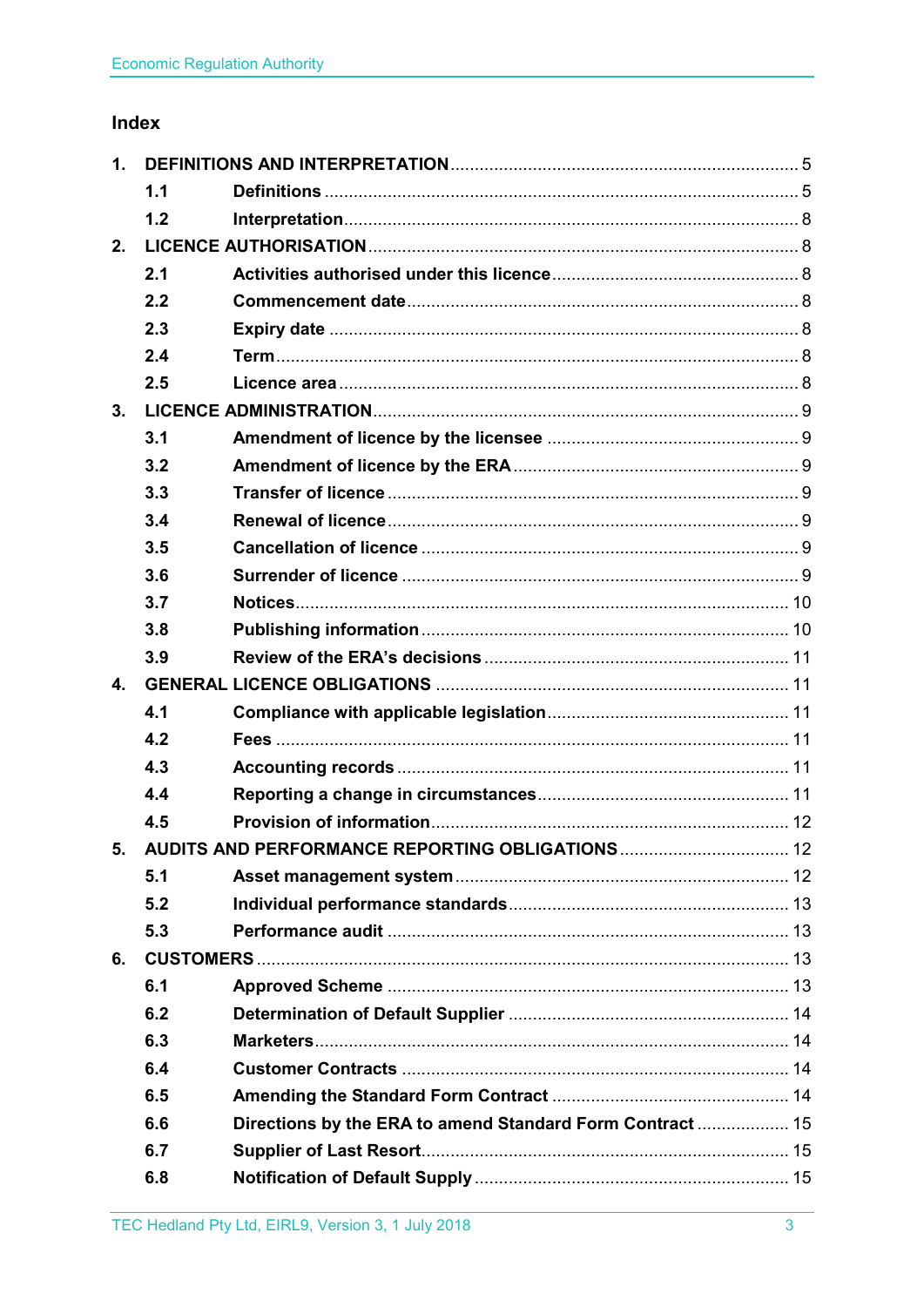| 6.9 |  |
|-----|--|
|     |  |
|     |  |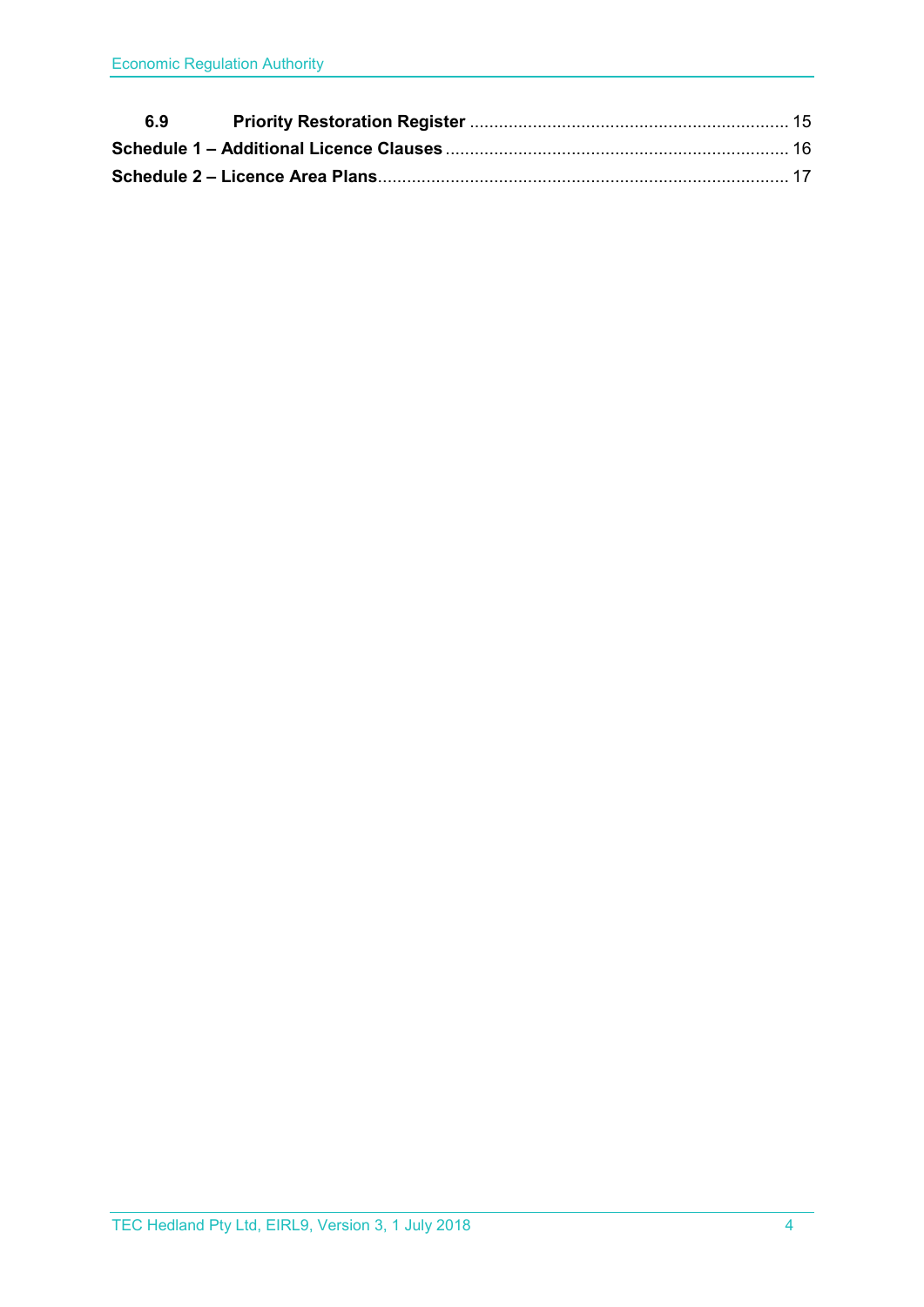#### <span id="page-4-0"></span>**1. DEFINITIONS AND INTERPRETATION**

#### <span id="page-4-1"></span>**1.1 Definitions**

1.1.1 In this *licence*, the following definitions apply unless the context otherwise requires:

*Act* means the *Electricity Industry Act 2004* (WA).

#### *applicable legislation* means:

- (a) the *Act*; and
- (b) the *Regulations* and the *Codes*.

*approved scheme* means a scheme approved under section 92 of the *Act*.

*business day* means a day which is not a Saturday, Sunday or a Public Holiday in Western Australia.

#### *Code* means:

- (a) the *Code of Conduct for the Supply of Electricity to Small Use Customers 2018*;
- (b) the *Electricity Industry (Customer Transfer) Code 2016*;
- (c) the *Electricity Industry (Metering) Code 2012*; and
- (d) the *Electricity Industry (Network Quality and Reliability of Supply) Code 2005*.

*commencement date* means the date the *licence* was first granted by the *ERA* being the date specified in clause 2.2.

*connection point* has the meaning given to that term in regulation 35 of the *[Electricity](http://www.slp.wa.gov.au/legislation/statutes.nsf/main_mrtitle_1345_homepage.html)  [Industry \(Customer Contracts\) Regulations 2005](http://www.slp.wa.gov.au/legislation/statutes.nsf/main_mrtitle_1345_homepage.html)*.

*customer* has the meaning given to that term in section 3 of the *Act*.

*default supplier* has the meaning given to that term in regulation 35 of the *Electricity [Industry \(Customer Contracts\) Regulations 2005.](http://www.slp.wa.gov.au/legislation/statutes.nsf/main_mrtitle_1345_homepage.html)*

*distribution system* has the meaning given to that term in section 3 of the *Act*.

*electricity* has the meaning given to that term in section 3 of the *Act*.

*electricity marketing agent* has the meaning given to that term in section 78 of the *Act*.

#### *electronic means* means:

- (a) the internet;
- (b) email, being:
	- (i) in relation to the *ERA*, the *ERA's* email address as notified to the *licensee*; and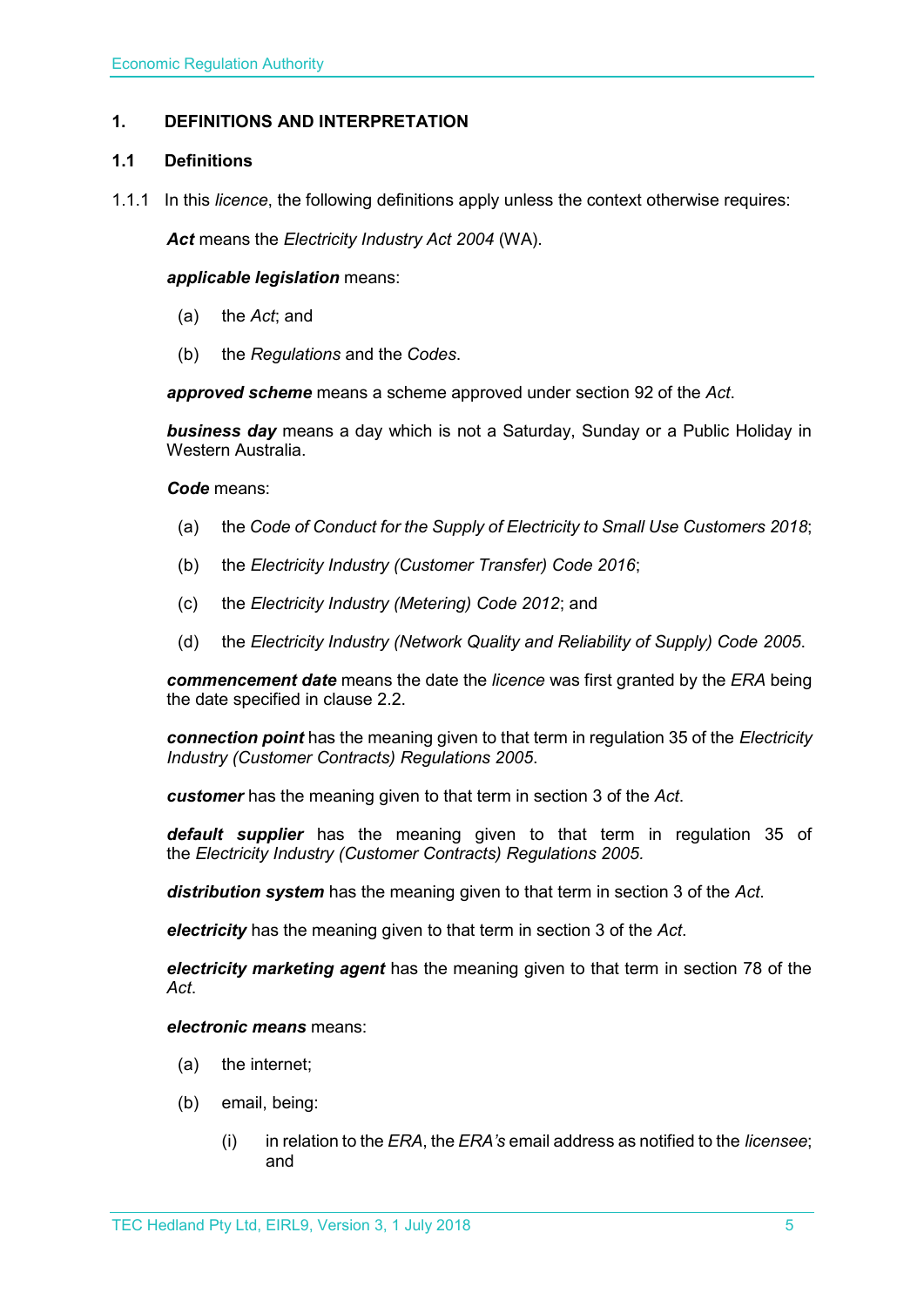- (ii) in relation to the *licensee*, the email address specified in the *licence* application or other such email address as notified in writing to the *ERA;* or
- (iii) any other similar means,

but does not include facsimile or telephone.

*ERA* means the Economic Regulation Authority.

*expiry date* means the date specified in clause 2.3*.*

*generating works* has the meaning given to that term in section 3 of the *Act*.

*individual performance standards* mean any standards prescribed by the *ERA* for an individual *licensee* pursuant to clause 5.2 of the *licence*.

*interruption* means the temporary unavailability of *supply* from the *distribution system* to a *customer* but does not include disconnection.

*licence* means:

- (a) this document (excluding the title page and the second page of this document);
- (b) any Schedules to this document; and
- (c) any individual *performance standards* approved by the *ERA* pursuant to clause 5.2.

*licence area* is the area stated in clause 2.5 of this *licence*.

*licensee* means TEC Hedland Pty Ltd, ACN 169 777 404.

*licensee's assets* means the *licensee's distribution system, transmission system or generating works* (as the case may be).

*non-standard contract* has the meaning given to that term in section 47 of the *Act*.

*notice* means a written notice, agreement, consent, direction, representation, advice, statement or other communication required or given pursuant to, or in connection with, this *licence*.

*operate* has the meaning given to that term in section 3 of the *Act*.

*performance audit* means an audit of the effectiveness of measures taken by the *licensee* to meet the *performance criteria* in this *licence*.

*performance criteria* means:

- (a) the terms and conditions of the *licence*; and
- (b) any other relevant matter in connection with the *applicable legislation* that the *ERA* determines should form part of the *performance audit*.

*priority restoration register* means a register, process or document that determines the order of restoration of power in the event of an unplanned *interruption*.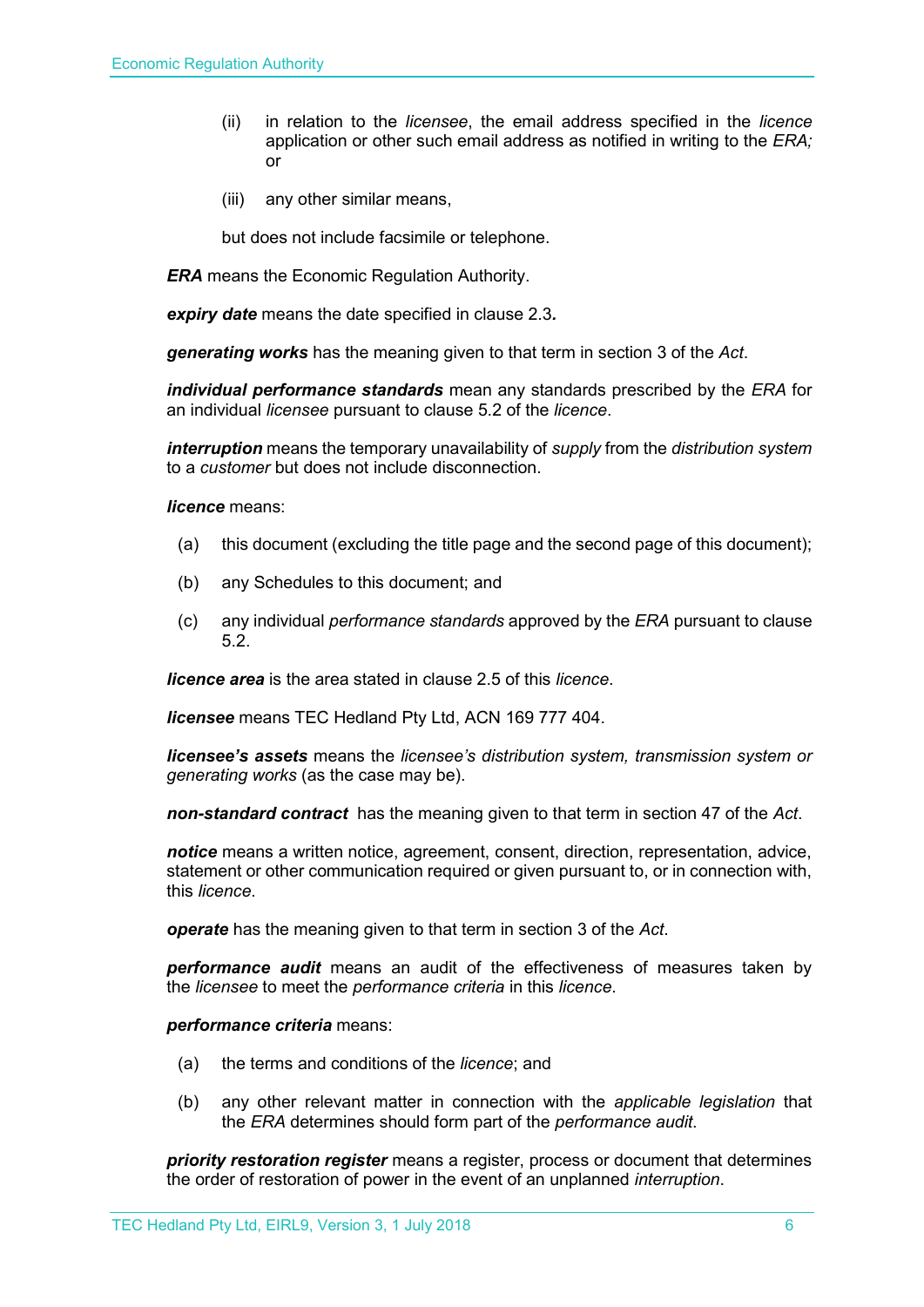**publish** in relation to a report or information means either:

- (a) posting the report or information on the *licensee's* website; or
- (b) sending the report or information to the *ERA* to be published on the *ERA's* website.

#### *Regulations* means:

- (a) *Economic Regulation Authority (Licensing Funding) Regulations 2014*;
- (b) *Electricity Industry (Code of Conduct) Regulations 2005*;
- (c) *Electricity Industry (Customer Contracts) Regulations 2005*;
- (d) *Electricity Industry (Licence Conditions) Regulations 2005*;
- (e) *Electricity Industry (Obligation to Connect) Regulations 2005*; and
- (f) *Electricity Industry (Ombudsman Scheme) Regulations 2005.*

*related body corporate* has the meaning given to that term in section 50 of the *Corporations Act 2001 (Cwth)*.

*Reviewable decision* means a decision by the *ERA* pursuant to:

- (a) clause 3.8.3;
- (b) clause 5.1.5;
- (c) clause 5.1.7;
- (d) clause 5.2.2;
- (e) clause 5.3.2; or
- (f) clause 5.3.4,

of this *licence*.

*small use customer* has the same meaning as the meaning given to "customer" in section 47 of the *Act*.

*South West Interconnected System* has the meaning given to that term in section 3 of the *Act.* 

*standard form contract* has the meaning given to that term in section 47 of the *Act*.

*supplier of last resort* has the meaning given to that term in section 69(1) of the *Act*.

*supply* has the meaning given to that term in section 3 of the *Act*.

*transmission system* has the meaning given to that term in section 3 of the *Act*.

*version date* means the date on which the *licence* was last amended pursuant to clause 3.1 or clause 3.2.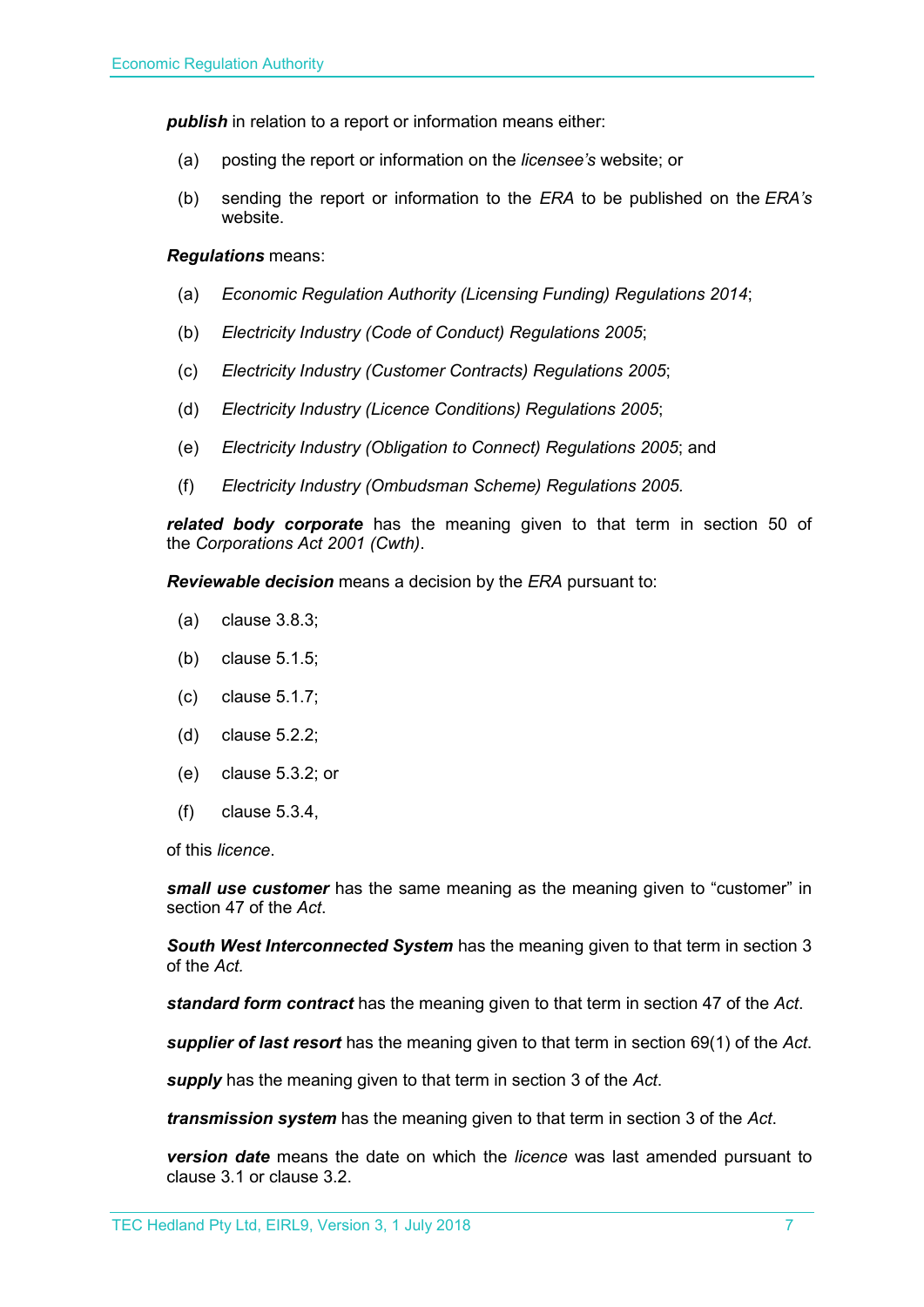#### <span id="page-7-0"></span>**1.2 Interpretation**

1.2.1 A reference in this *licence* to any *applicable legislation* includes, unless the context otherwise requires, any statutory modification, amendment, replacement or reenactment of that *applicable legislation*.

#### <span id="page-7-1"></span>**2. LICENCE AUTHORISATION**

#### <span id="page-7-2"></span>**2.1 Activities authorised under this licence**

- 2.1.1 The *licensee* is granted a *licence* for the *licence area* to:
	- (a) construct and *operate generating works* or *operate* existing *generating works*;
	- (b) Not Used
	- (c) Not Used
	- (d) sell *electricity* to *customers* other than *small use customers;*

in accordance with the terms and conditions of this *licence* and for the purpose of *supplying electricity* to *customers* otherwise than through the *South West Interconnected System*.

#### <span id="page-7-3"></span>**2.2 Commencement date**

2.2.1 15 October 2014

#### <span id="page-7-4"></span>**2.3 Expiry date**

2.3.1 14 October 2044

#### <span id="page-7-5"></span>**2.4 Term [Section 15 of the Act]**

- 2.4.1 This *licence* commences on the *commencement date* and continues until the earlier of:
	- (a) the cancellation of the *licence* pursuant to clause 3.5 of this *licence*;
	- (b) the surrender of the *licence* pursuant to clause 3.6 of this *licence*; or
	- (c) the *expiry date*.

#### <span id="page-7-6"></span>**2.5 Licence area**

2.5.1 The *licence area* is set out in plan(s):

ERA-EL-140 and ERA-EL-141

2.5.2 The *licence area* plan(s) is provided in Schedule 2.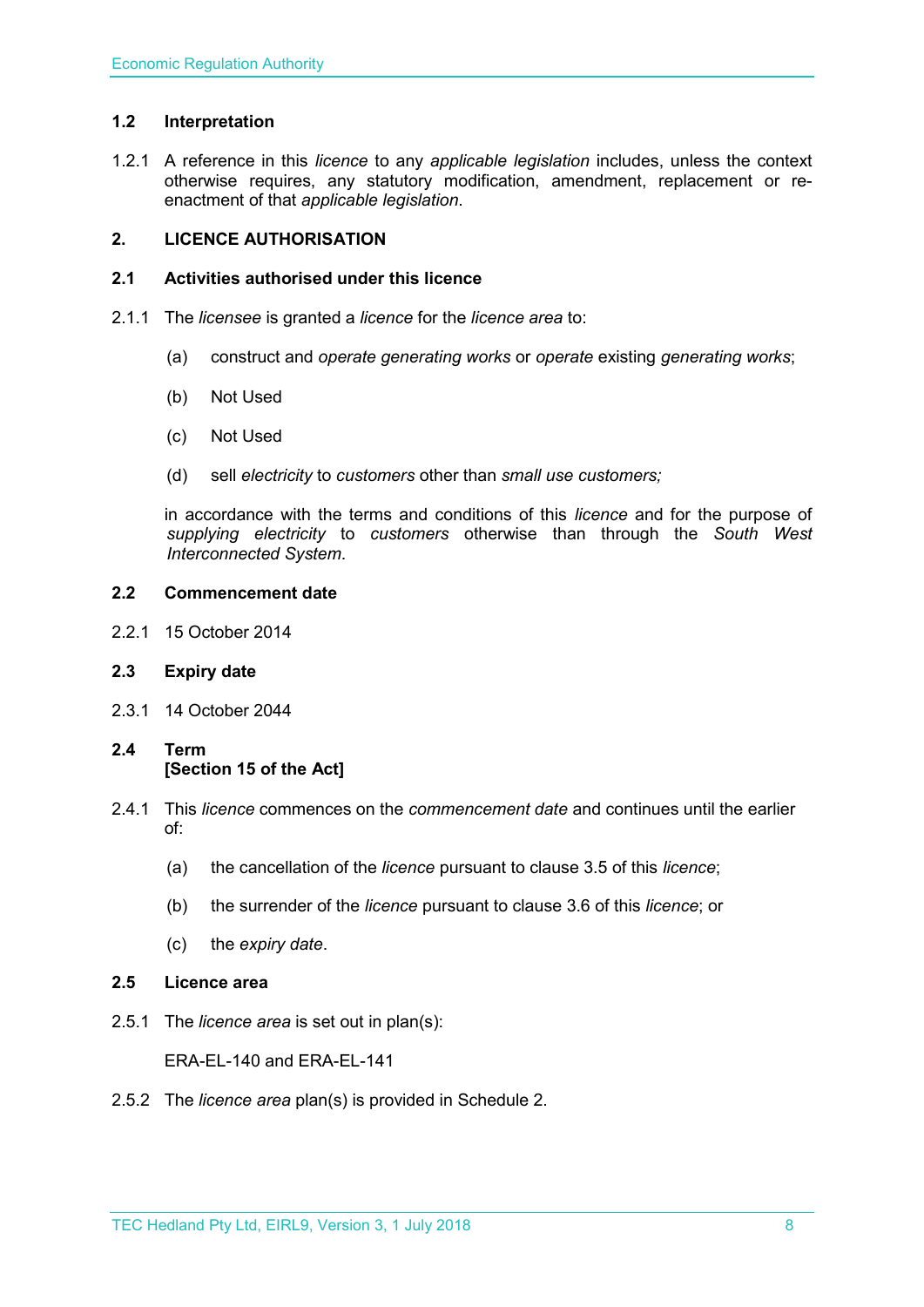#### <span id="page-8-0"></span>**3. LICENCE ADMINISTRATION**

#### <span id="page-8-1"></span>**3.1 Amendment of licence by the licensee [Section 21 of the Act]**

3.1.1 The *licensee* may apply to the *ERA* to amend the *licence* in accordance with the *Act.*

#### <span id="page-8-2"></span>**3.2 Amendment of licence by the ERA [Section 22 of the Act]**

- 3.2.1 Subject to any *applicable legislation*, the *ERA* may amend the *licence* at any time in accordance with this clause.
- 3.2.2 Before amending the *licence* under clause 3.2.1, the *ERA* must:
	- (a) provide the *licensee* with written *notice* of the proposed amendments under consideration by the *ERA*;
	- (b) allow 15 *business days* for the *licensee* to make submissions on the proposed amendments; and
	- (c) take into consideration those submissions.
- 3.2.3 This clause also applies to the substitution of the existing *licence*.
- 3.2.4 For avoidance of doubt, the *licensee* will not have to pay a fee for amendments under clause 3.2.1.

#### <span id="page-8-3"></span>**3.3 Transfer of licence [Section 18 of the Act]**

3.3.1 This *licence* may be transferred only in accordance with the *Act.*

#### <span id="page-8-4"></span>**3.4 Renewal of licence [Section 16 of the Act]**

3.4.1 This *licence* may be renewed only in accordance with the *Act*.

#### <span id="page-8-5"></span>**3.5 Cancellation of licence [Section 35 of the Act]**

3.5.1 This *licence* may be cancelled only in accordance with the *Act*.

#### <span id="page-8-6"></span>**3.6 Surrender of licence [Schedule 1 of the Act]**

- 3.6.1 The *licensee* may only surrender the *licence* pursuant to this clause 3.6.
- 3.6.2 If the *licensee* intends to surrender the *licence* the *licensee* must, by *notice* in writing to the *ERA*:
	- (a) set out the date that the *licensee* wishes the surrender of the *licence* to be effective; and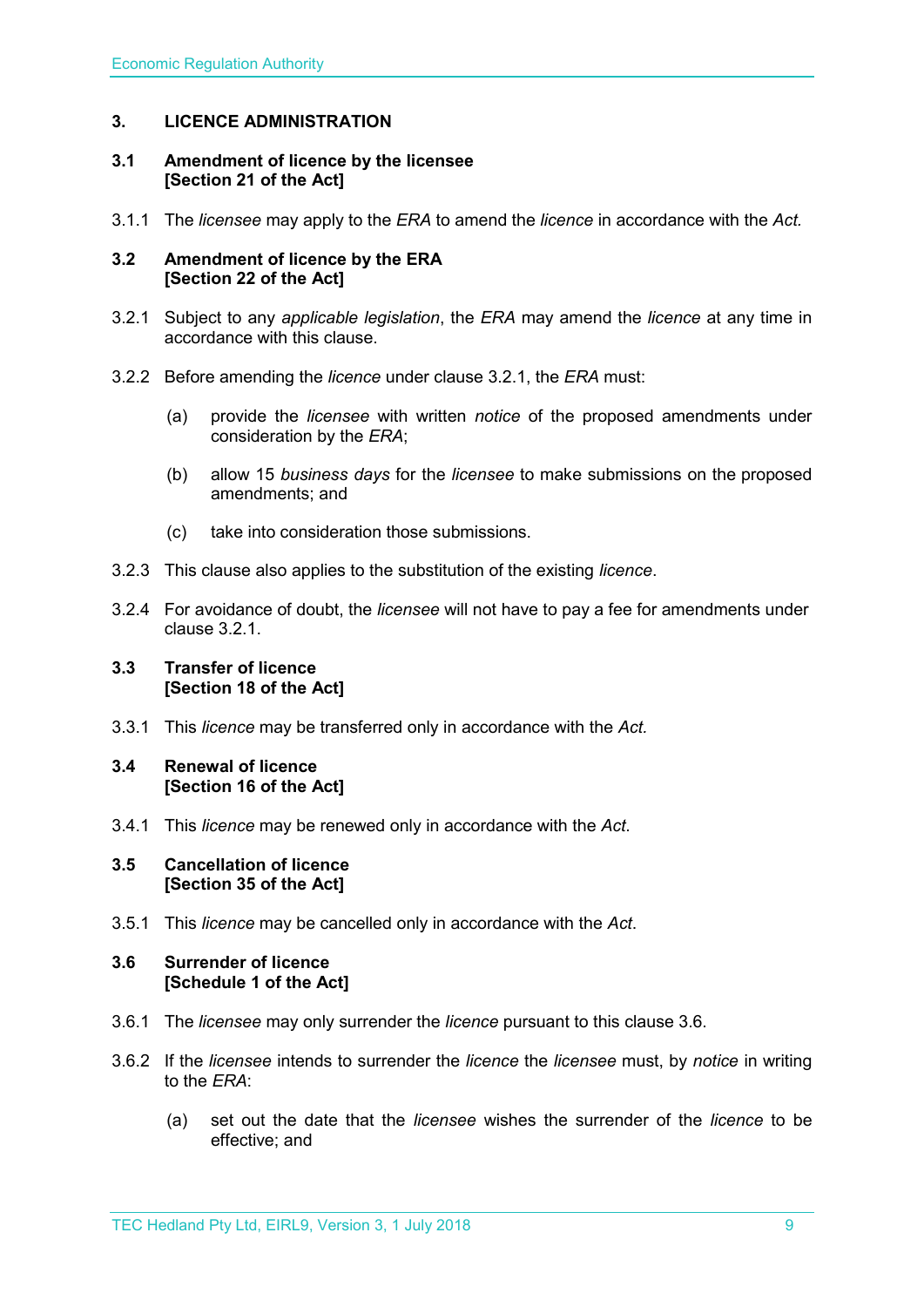- (b) set out the reasons why the *licensee* wishes to surrender the *licence*, including the reasons why it would not be contrary to the public interest for the surrender of the *licence* to be effective on the date set out in the *notice*.
- 3.6.3 Upon receipt of the *notice* from the *licensee* pursuant to clause 3.6.2, the *ERA* will publish the *notice*.
- 3.6.4 Notwithstanding clause 3.6.2, the surrender of the *licence* will only take effect on the later of the day that:
	- (a) the *ERA* publishes a *notice* of the surrender in the Western Australian Government Gazette, such date to be at the discretion of the *ERA*; and
	- (b) the *licensee* hands back the *licence* to the *ERA*.
- 3.6.5 The *licensee* will not be entitled to a refund of any fees by the *ERA*.

#### <span id="page-9-0"></span>**3.7 Notices**

- 3.7.1 Unless otherwise specified, all *notices* must be in writing.
- 3.7.2 A *notice* will be regarded as having been sent and received:
	- (a) when delivered in person to the addressee; or
	- (b) three *business days* after the date of posting if the *notice* is posted in Western Australia; or
	- (c) five *business days* after the date of posting if the *notice* is posted outside Western Australia; or
	- (d) if sent by facsimile when, according to the sender's transmission report, the *notice* has been successfully received by the addressee; or
	- (e) if sent by *electronic means* when, according to the sender's electronic record, the *notice* has been successfully sent to the addressee.

#### <span id="page-9-1"></span>**3.8 Publishing information [Schedule 1 of the Act]**

- 3.8.1 The *ERA* may direct the *licensee* to *publish*, within a specified timeframe, any information it considers relevant in connection with the *licensee* or the performance by the *licensee* of its obligations under this *licence*.
- 3.8.2 Subject to clause 3.8.3, the *licensee* must *publish* the information referred to in clause 3.8.1.
- 3.8.3 If the *licensee* considers that the information is confidential it must:
	- (a) immediately notify the *ERA*; and
	- (b) seek a review of the *ERA's* decision in accordance with clause 3.9.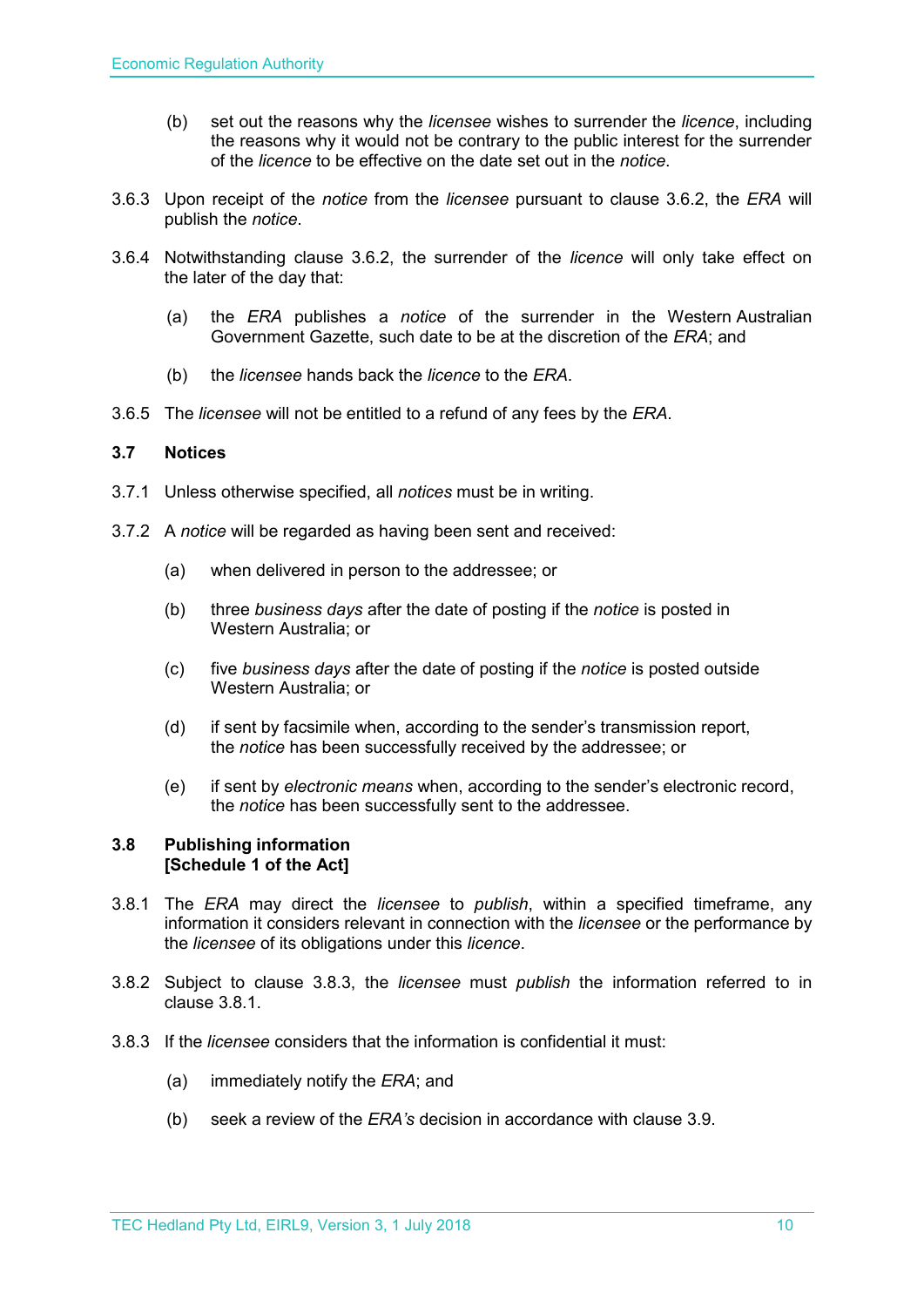- 3.8.4 Once it has reviewed the decision, the *ERA* will direct the *licensee* in accordance with the review to:
	- (a) *publish* the information;
	- (b) *publish* the information with the confidential information removed or modified; or
	- (c) not *publish* the information.

#### <span id="page-10-0"></span>**3.9 Review of the ERA's decisions**

- 3.9.1 The *licensee* may seek a review of a *reviewable decision* by the *ERA* pursuant to this *licence* in accordance with the following procedure:
	- (a) the *licensee* shall make a submission on the subject of the *reviewable decision* within 10 *business days* (or other period as approved by the *ERA*) of the decision; and
	- (b) the *ERA* will consider the submission and provide the *licensee* with a written response within 20 *business days*.
- 3.9.2 For avoidance of doubt, this clause does not apply to a decision of the *ERA* pursuant to the *Act*, nor does it restrict the *licensee's* right to have a decision of the *ERA* reviewed in accordance with the *Act*.

#### <span id="page-10-1"></span>**4. GENERAL LICENCE OBLIGATIONS**

#### <span id="page-10-2"></span>**4.1 Compliance with applicable legislation**

4.1.1 Subject to any modifications or exemptions granted pursuant to the *Act*, the *licensee* must comply with any *applicable legislation*.

#### <span id="page-10-3"></span>**4.2 Fees**

4.2.1 The *licensee* must pay the applicable fees and charges in accordance with the *Regulations*.

#### <span id="page-10-4"></span>**4.3 Accounting records [Schedule 1 of the Act]**

4.3.1 The *licensee* and any *related body corporate* must maintain accounting records that comply with standards issued by the Australian Accounting Standards Board or equivalent International Accounting Standards.

#### <span id="page-10-5"></span>**4.4 Reporting a change in circumstances**

- 4.4.1 The *licensee* must report to the *ERA*:
	- (a) if the *licensee* is under external administration as defined by the *Corporations Act 2001 (Cwth)* within 2 *business days* of such external administration occurring; or
	- (b) if the *licensee*:
		- (i) experiences a change in the *licensee's* corporate, financial or technical circumstances upon which this *licence* was granted; and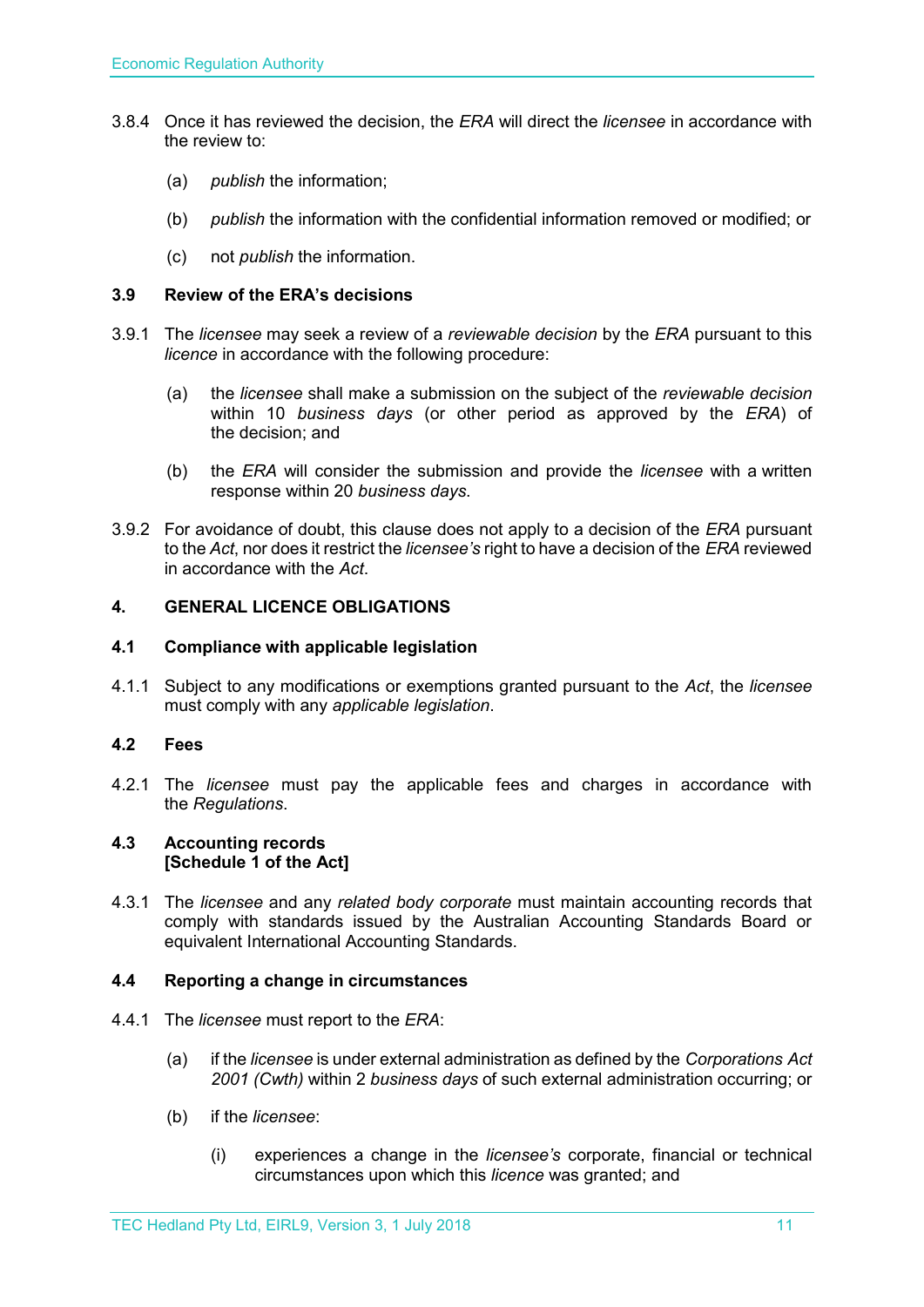(ii) the change may materially affect the *licensee's* ability to perform its obligations under this *licence*,

within 10 *business days* of the change occurring; or

- (c) if the:
	- (i) *licensee's* name;
	- (ii) *licensee's* ABN; or
	- (iii) *licensee's* address,

changes, within 10 *business days* of the change occurring.

#### <span id="page-11-0"></span>**4.5 Provision of information [Schedule 1 of the Act]**

4.5.1 The *licensee* must provide to the *ERA,* in the manner and form described by the *ERA,*  specified *information on any* matter relevant to the operation or enforcement of the *licence*, the operation of the licensing scheme provided for in Part 2 of the *Act*, or the performance of the *ERA's* functions under that Part.

#### <span id="page-11-1"></span>**5. AUDITS AND PERFORMANCE REPORTING OBLIGATIONS**

#### <span id="page-11-2"></span>**5.1 Asset management system [Section 14 of the Act]**

- 5.1.1 The *licensee* must provide for an *asset management system* in respect of the *licensee's assets.*
- 5.1.2 The *licensee* must notify the *ERA* of the details of the *asset management system* within 5 *business days* from the later of:
	- (a) the *commencement date*; and
	- (b) the completion of construction of the *licensee's assets*.
- 5.1.3 The *licensee* must notify the *ERA* of any substantial change to the *asset management system* within 10 *business days* of such change.
- 5.1.4 The *licensee* must provide the *ERA* with a report by an independent expert, acceptable to the *ERA*, as to the effectiveness of the *asset management system* not less than once in every period of 24 months calculated from the *commencement date* (or any longer period that the *ERA* allows by *notice* in writing).
- 5.1.5 The *licensee* must comply, and must require the *licensee's* expert to comply, with the *ERA'*s standard audit guidelines.
- 5.1.6 The *licensee* may seek a review of any of the requirements of the *ERA*'s standard audit guidelines dealing with the *asset management system* in accordance with clause 3.9.
- 5.1.7 The review of the *asset management system* must be conducted by an independent expert approved by the *ERA*. If the *licensee* fails to nominate an independent expert within one month of the date that the review of the *asset management system* was due,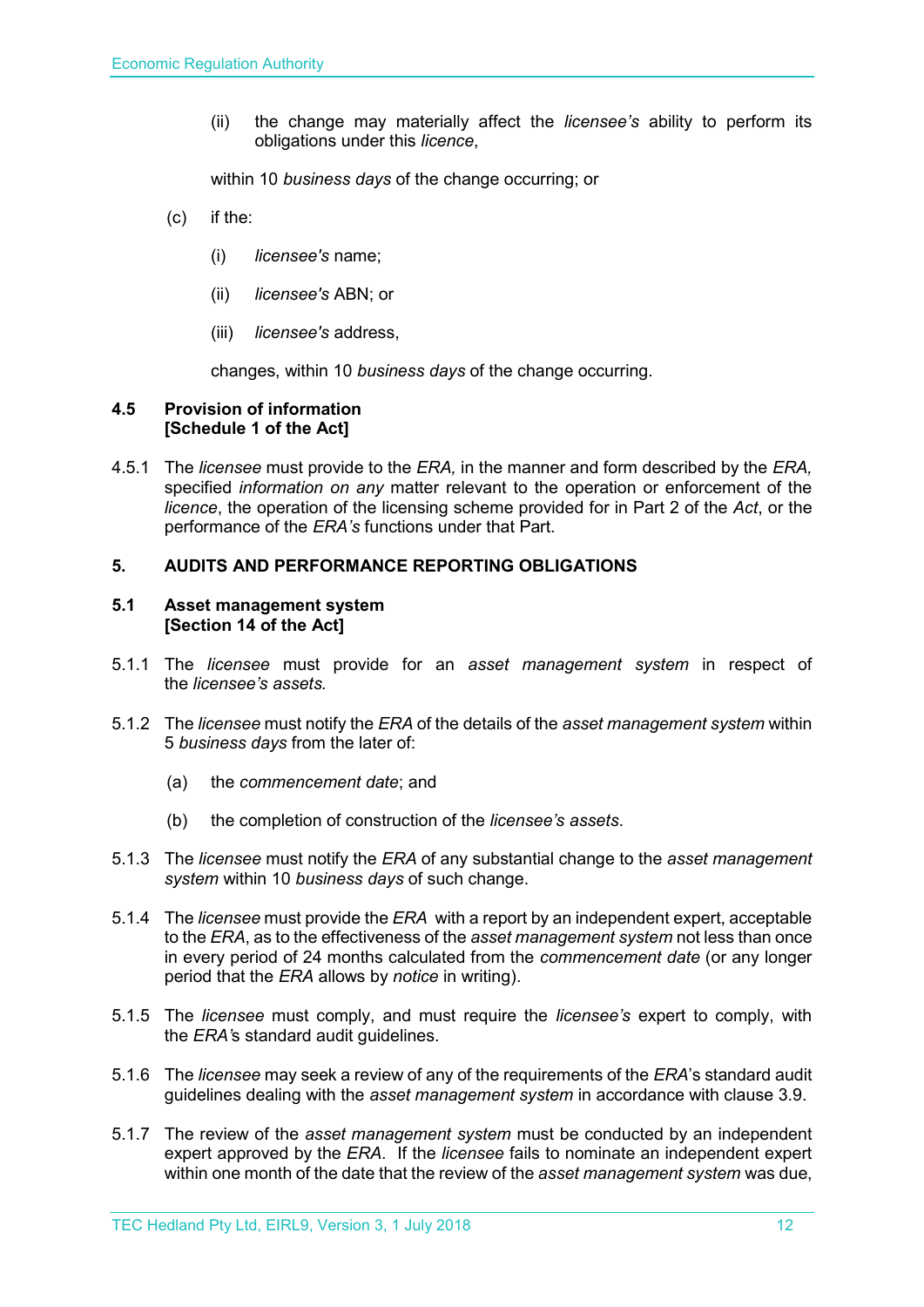or the independent expert nominated by the *licensee* is rejected on two successive occasions by the *ERA*, the *ERA* may choose an independent expert to conduct the review of the *asset management system.*

#### <span id="page-12-0"></span>**5.2 Individual performance standards**

- 5.2.1 Performance standards are contained in *applicable legislation*.
- 5.2.2 The *ERA* may prescribe *individual performance standards* applying to the *licensee* in respect of the *licensee's* obligations under this *licence* or the *applicable legislation*.
- 5.2.3 Before approving any *individual performance standards* under this clause, the *ERA* will:
	- (a) provide the *licensee* with a copy of the proposed *individual performance standards*;
	- (b) allow 15 *business days* for the *licensee* to make submissions on the proposed *individual performance standards*; and
	- (c) take into consideration those submissions.
- 5.2.4 Once approved by the *ERA*, the *individual performance standards* are included as additional *terms and conditions* to this *licence*.

#### <span id="page-12-1"></span>**5.3 Performance audit [Section 13 of the Act]**

- 5.3.1 The *licensee* must, unless otherwise notified in writing by the *ERA*, provide the *ERA* with a *performance audit* within 24 months after the *commencement date*, and every 24 months thereafter.
- 5.3.2 The *licensee* must comply, and must require the *licensee's* auditor to comply, with the *ERA's* standard audit guidelines.
- 5.3.3 The *licensee* may seek a review of any of the requirements of the *ERA*'s standard audit guidelines in accordance with clause 3.9.
- 5.3.4 The *performance audit* must be conducted by an independent auditor approved by the *ERA*. If the *licensee* fails to nominate an auditor within one month of the date that the *performance audit* was due, or the auditor nominated by the *licensee* is rejected on two successive occasions by the *ERA*, the *ERA* may choose an independent auditor to conduct the *performance audit*.

#### <span id="page-12-2"></span>**6. CUSTOMERS**

#### <span id="page-12-3"></span>**6.1 Approved Scheme [Section 101 of the Act]**

- 6.1.1 The *licensee* must not *supply electricity* to *small use customers* unless the *licensee* is:
	- (a) a member of an *approved scheme*; and
	- (b) bound by, and compliant with, any decision or direction of the electricity ombudsman under the *approved scheme*.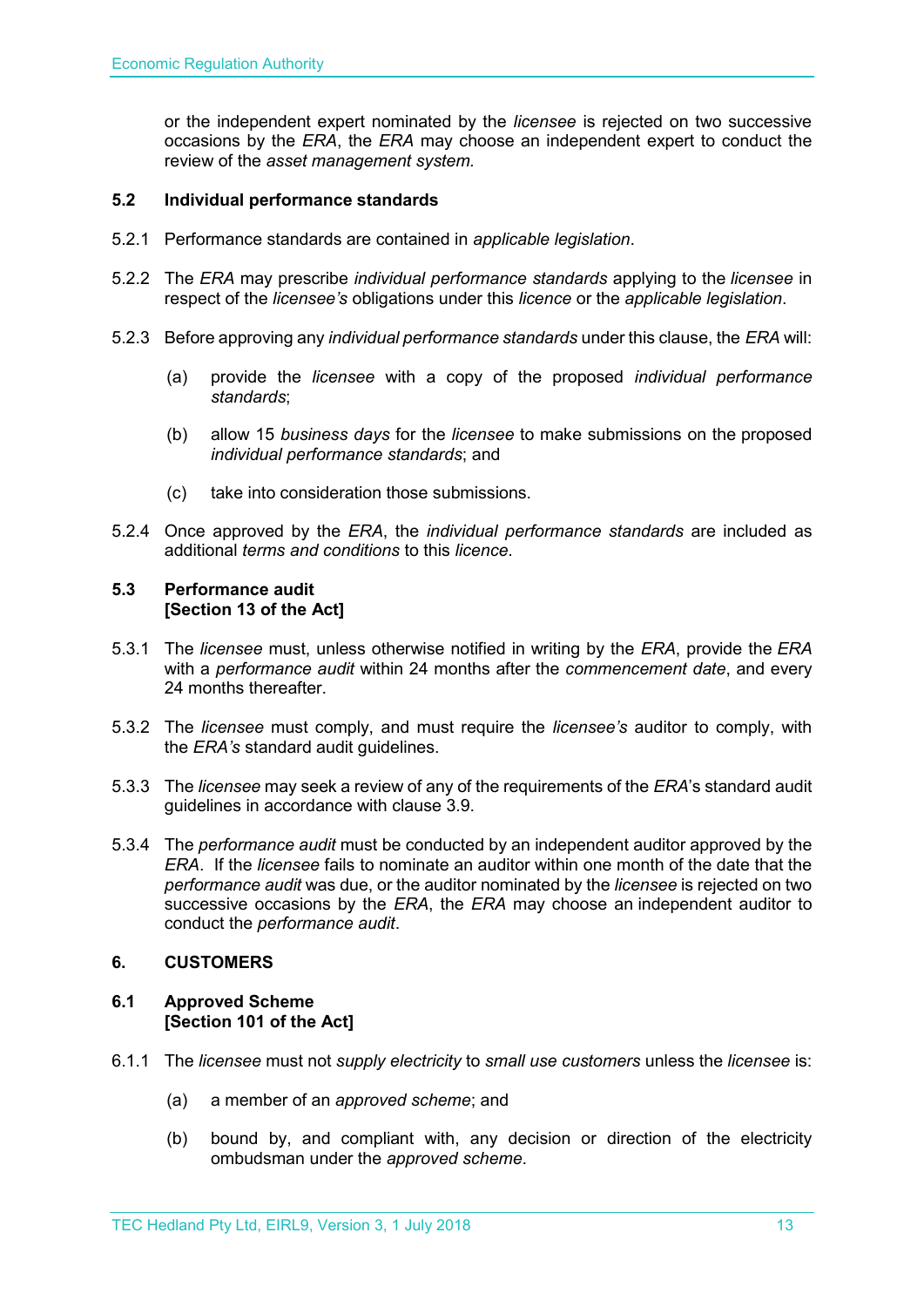#### <span id="page-13-0"></span>**6.2 Determination of Default Supplier**

Not Used

### <span id="page-13-1"></span>**6.3 Marketers**

6.3.1 The *licensee* must ensure that an *electricity marketing agent* of the *licensee* complies with the *Code of Conduct for the Supply of Electricity to Small Use Customers 2018.*

#### <span id="page-13-2"></span>**6.4 Customer Contracts [Section 54 of the Act]**

- 6.4.1 Subject to the *Regulations*, the *license*e must not *supply electricity* to a *small use customer* otherwise than under:
	- (a) a *standard form contract*; or
	- (b) a *non-standard contract* that complies with the *Act*.
- 6.4.2 The *licensee* must, if directed by the *ERA*, review the *standard form contract* and submit to the *ERA* the results of that review within the time specified by the *ERA*.
- 6.4.3 The *licensee* must comply with any direction given by the *ERA* in relation to the scope, process or methodology of the review referred to in clause 6.4.2.

#### <span id="page-13-3"></span>**6.5 Amending the Standard Form Contract [Section 52 of the Act]**

- 6.5.1 The *licensee* may only amend the *standard form contract* with the *ERA'*s approval.
- 6.5.2 The *licensee* may amend the *standard form contract* at any time by submitting to the *ERA*:
	- (a) a proposed amendment to the *standard form contract*; or
	- (b) a proposed substituted *standard form contract*.
- 6.5.3 The *ERA* may:
	- (a) approve the amendment to the *standard form contract* or substituted *standard form contract*; or
	- (b) specify the amendments the *licensee* must make to the amended or substituted *standard form contract* before the *ERA* will amend the *standard form contract*,

and notify the *licensee* of its decision within a reasonable time.

- 6.5.4 The *ERA* may, at any time, by *notice* in writing, direct the *licensee* to amend the *standard form contract* by specifying:
	- (a) the amendments to be made to the *standard form contract*; and
	- (b) the latest date at which the amendments will come into force.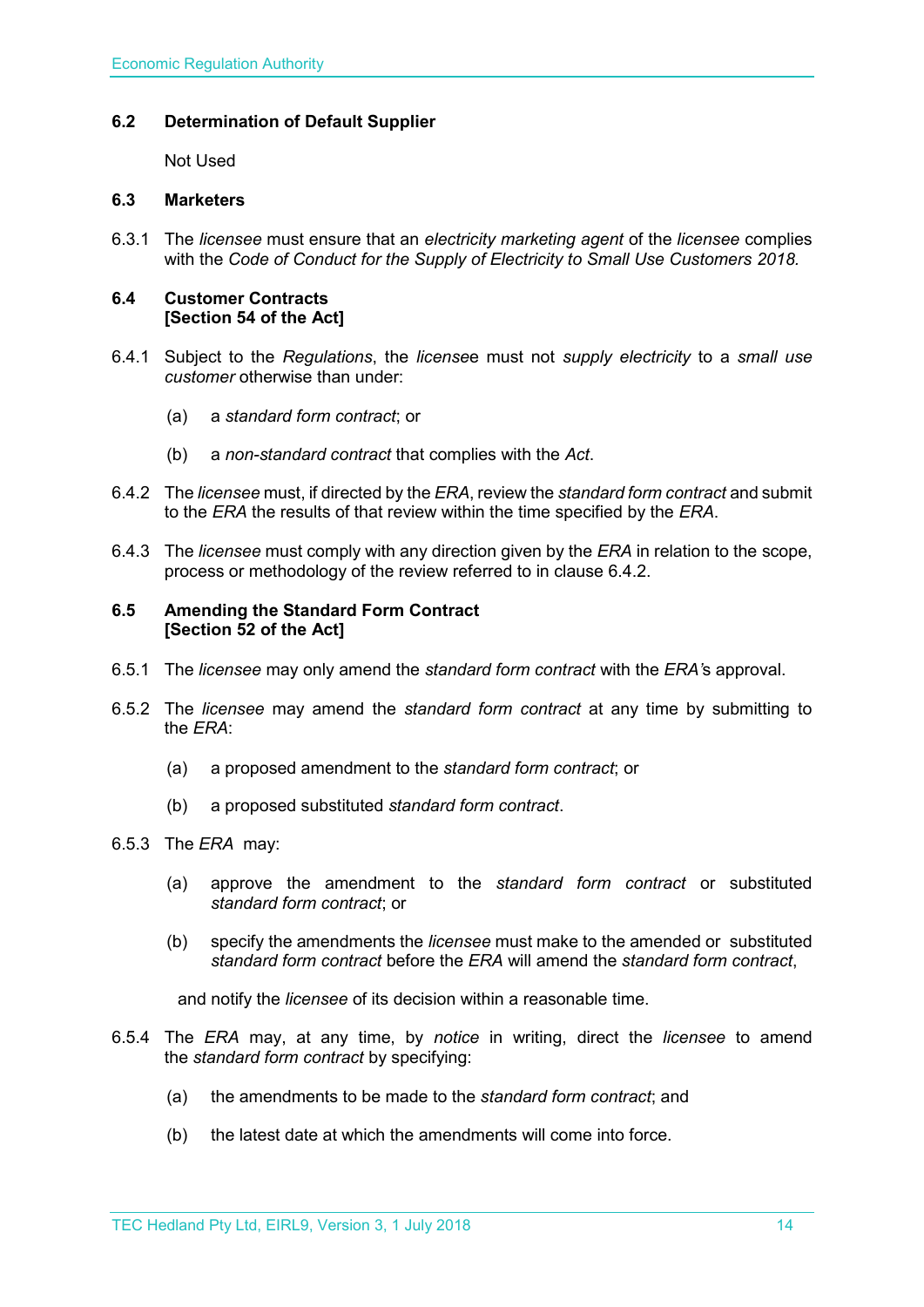#### <span id="page-14-0"></span>**6.6 Directions by the ERA to amend Standard Form Contract [Section 53 of the Act]**

6.6.1 The *licensee* must comply with any direction given by the *ERA* pursuant to section 53 of the *Act.* 

#### <span id="page-14-1"></span>**6.7 Supplier of Last Resort [Section 76 of the Act]**

6.7.1 If the *licensee* is designated a *supplier of last resort* under the *Act,* the *licensee* must perform the functions of the *supplier of last resort.* 

#### <span id="page-14-2"></span>**6.8 Notification of Default Supply**

- 6.8.1 Where the *licensee* becomes aware of a *small use customer* taking a *supply* of *electricity* that is deemed to be supplied under the *licensee*'s *standard form contract* in accordance with the *[Electricity Industry \(Customer Contracts\) Regulations 2005](http://www.slp.wa.gov.au/legislation/statutes.nsf/main_mrtitle_1345_homepage.html)*, the *licensee* must, within five days after becoming aware, notify the *small use customer* in writing:
	- (a) that the *licensee* is the *default supplier* for that *connection point*; and
	- (b) the effect of regulation 37 of the *[Electricity Industry \(Customer Contracts\)](http://www.slp.wa.gov.au/legislation/statutes.nsf/main_mrtitle_1345_homepage.html)  [Regulations 2005](http://www.slp.wa.gov.au/legislation/statutes.nsf/main_mrtitle_1345_homepage.html)*.

#### <span id="page-14-3"></span>**6.9 Priority Restoration Register**

Not Used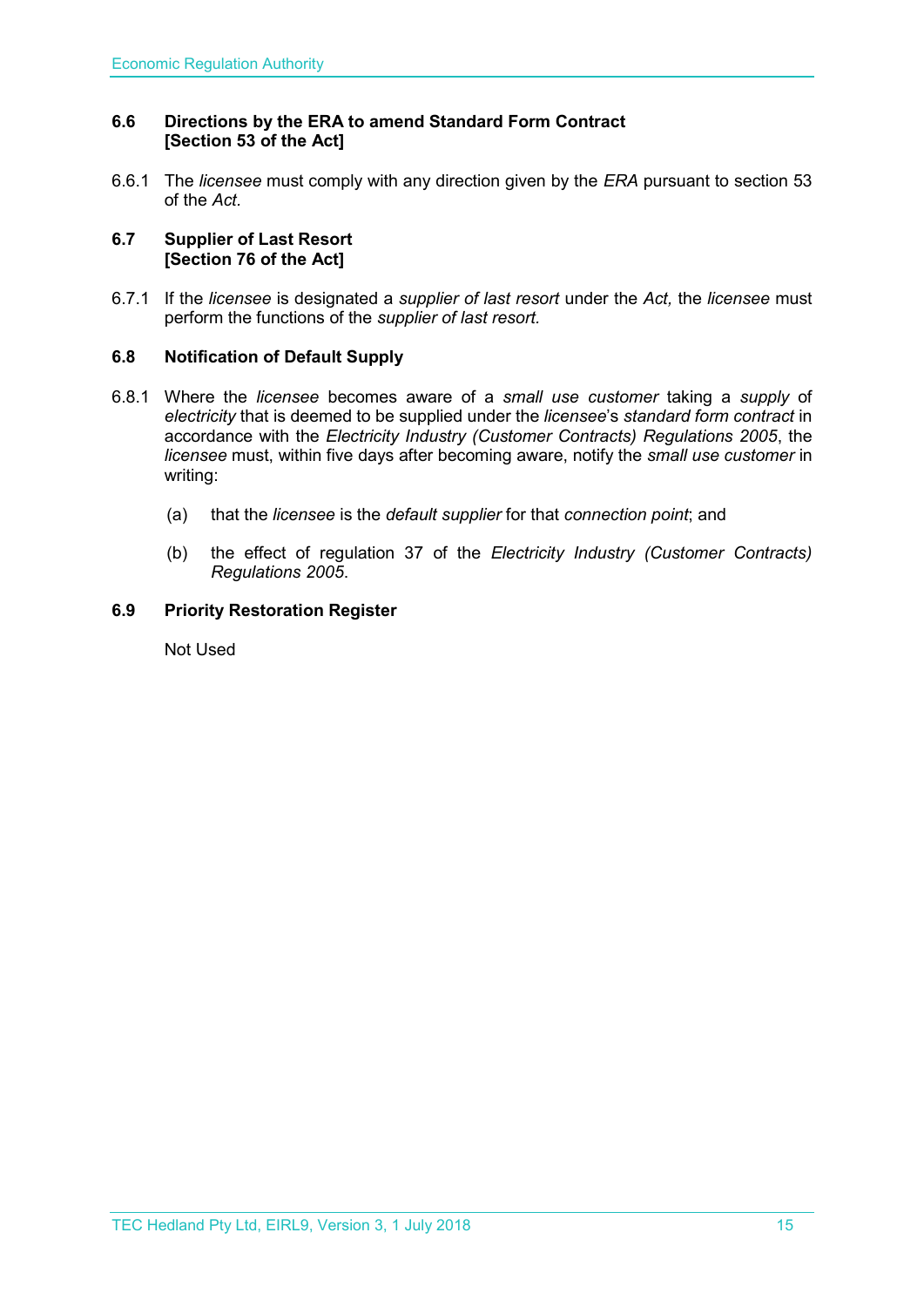## <span id="page-15-0"></span>**Schedule 1 – Additional Licence Clauses**

## **(Not Used)**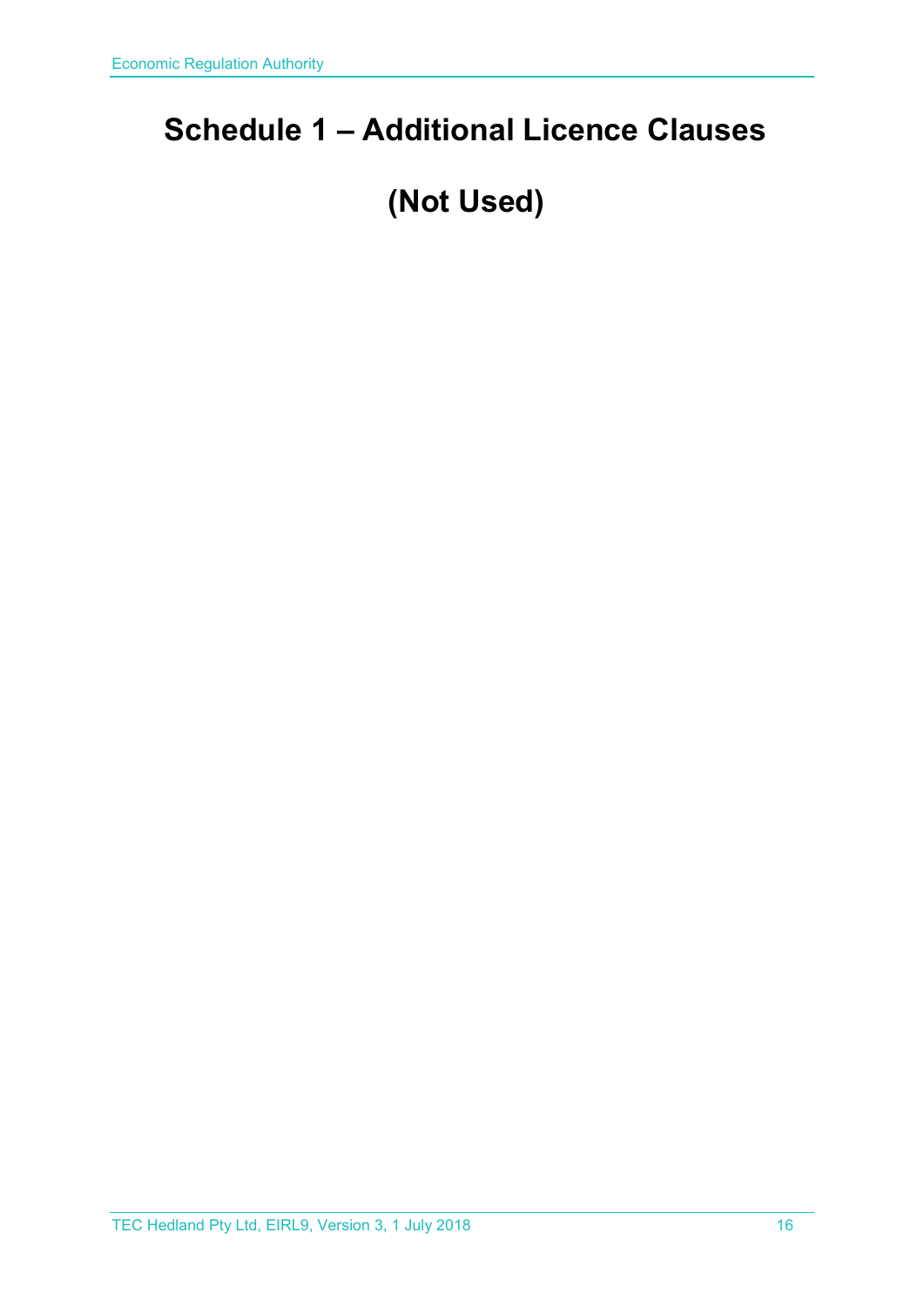## <span id="page-16-0"></span>**Schedule 2 – Licence Area Plans**